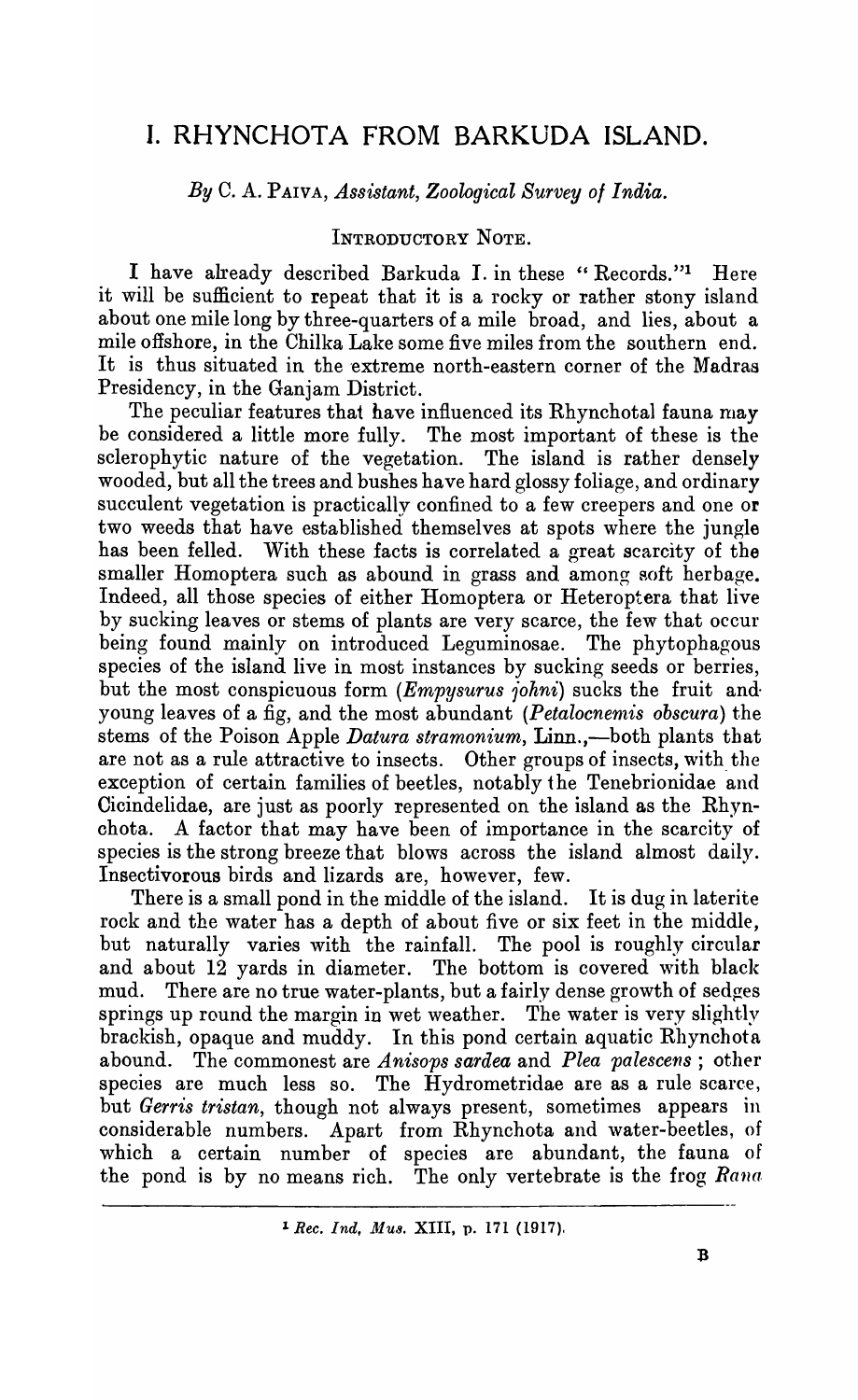*cyanophlyctis,* which breeds there, the only molluscs are *Planorbis exustus,* which is abundant, and *Limnaea ovalis,* which is scarce. A few Chironomid and Culicid larvae occur, and a water-mite, parasitic in its younger stages on *Ranatra*, is common. In the latter part of the "rains" the rocks near the edge become covered with a sponge *(Spongilla alba)1*  and a Polyzoon *(Plumatella longigemmis).2* 

The collections on which these notes are based were made on seven different visits to the island, some of which lasted for a week or more, between 1914 and 1917. They were obtained by different members of the Zoological Section of the Indian Museum, now the Zoological Survey of India. The most lengthy of our visits, which took place at al1 seasons, were made in July and the first week of August, that is to say, in the earlier part of the " rains," which is thus the season best represented in the collection; but there is comparatively little seasonal variation· in the insect life of the island, the climate of which, for purely local reasons, is more uniform than that of most places in Peninsular India.

I have added certain ecological notes to Mr. Paiva's manuscript. They are enclosed in parentheses.

# N. ANNANDALE, *Director, Zoological Survey of India.*

## LIST OF SPECIES.

Fam. Pentatomidae. *Coptosoma indicum,* Dist. *M acroscytus subaeneus* (Dall.) *Cydnus varians,* Fa hr. *EmPYBurus johni* (Oshan.) Fam. Coreidae. *Petalocnemis ob8cura* (Dall.)  $Homeo$ *cerus albiguttulus, Stål. Pendulinus antennatu8* (Kirby). *Eusthetus insularis*, sp. nov. Fam. Lygaeidae.  $A$ *spilocoryphus guttiger* (Dall.). *Dieuches fernoralis,* Dohrn.  $Nysius$  *ceylanicus* (Motsch.) Fam. Pyrrhocoridae. *ScantiuB forsteri* (Fabr.) Fam. Hydrometridae.  $M$ esovelia mulsanti, Buch. White.  $Microvelia$  diluta, Dist. *Gerris tristan*, Kirk. Fam. Reduviidae. *Bagauda splendens,* Dist.  $P$ etalochirus burmanus, Dist. *Acanthaspis fulvipeB* (DaIl.) *Ectomocoris cordl'ger,* Stal. Harpactor marginatus (Fabr.)

*Harpactor squaluB,* Dist. *Harpactor fuscipes* (Fabr.)  $Harpactor \, varians$ , sp. nov. *Sycanus collaris* (Fabr.) Fam. Nepidae. *Laccotrephes griseus* (Guer.) *Ranatra* ? *filiform is,* Fabr. Fam. Belostomatidae.  $Sphaerodema molestum (Duf.)$ Fam. Notonectidae. *Am'Bops sardea,* Herr.-Schaff. A *nisops nive'us* (Fabr.) *Plea pallescens,* Dist. Fam. Corixidae. ],.[ *icronecta dione,* Dist. Fam. Cicadidae. *Terpnosia jenkinsi,* Distant, var Fam. Fulgoridae.  $Dichoptera hyalinata$  (Fabr.) Fam. Mem bracidae. Leptocentrus substitutus (Walk.)  $Cocosterphus minutus$  (Fabr.) Fam. Jassidae. *Thomsoniella porrecta* (Walk.) *EuteUix pllycitis,* Dist.

<sup>1</sup> Sec Annandale, *Mem. Ind. Mus.* V, p. 25 (1915).

<sup>2</sup> See Annandale, *Rec. 1nd. Mus.* XI, pp. 166, 168 (1915).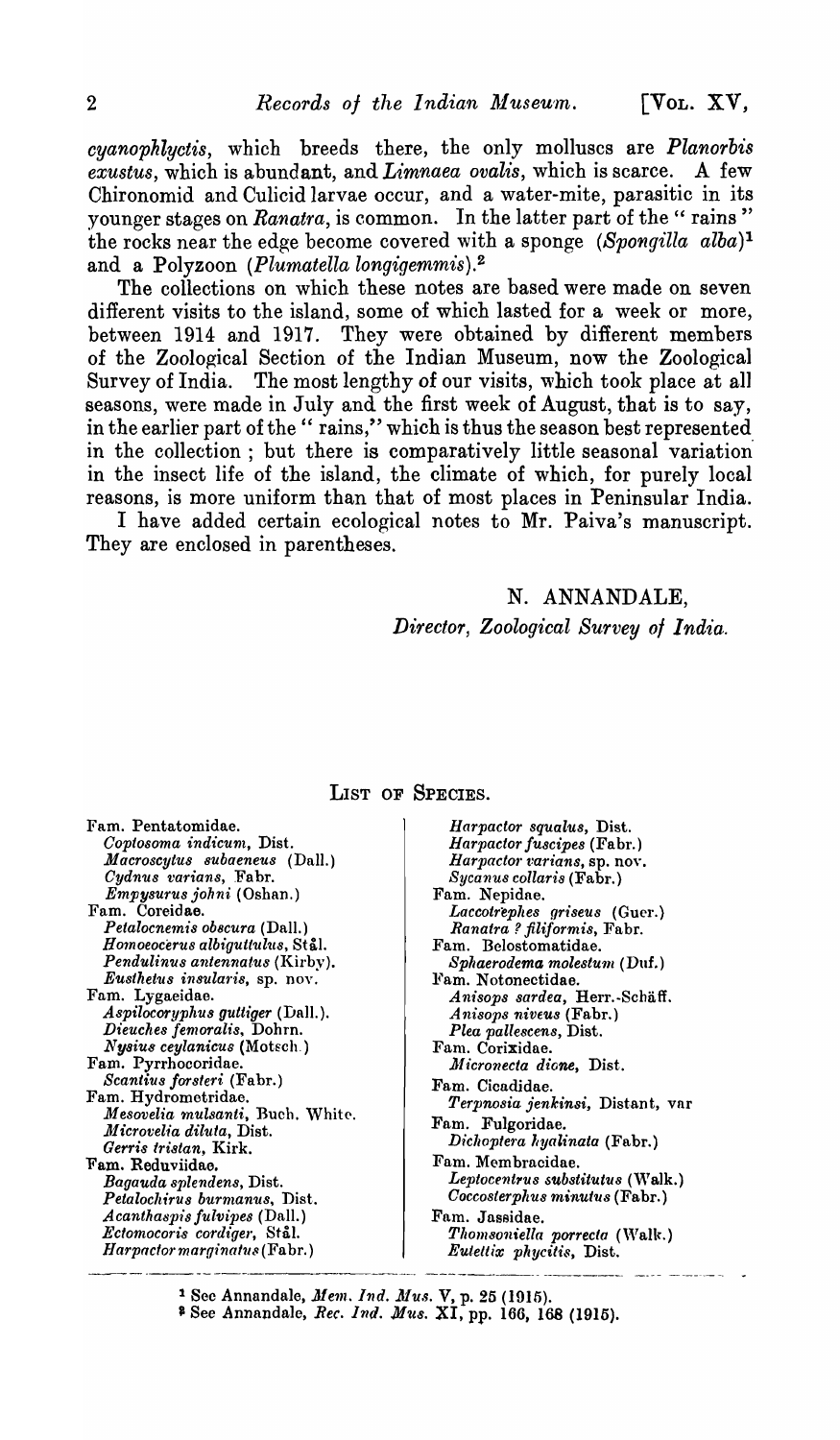## Family PENTATOMIDAE.

[The members of this family, except *Empysurus johni* (Oshan.), are all very scarce on the island. I have occasionally seen *Macroscytus subaeneus* (Dall.) on the wing a few inches above the ground. In flight it closely resembles beetles of the family Histeridae.]

## Coptosoma indicum, Distant.

*1902. Ooptosoma indicum,* Distant, *Faun. Br1·t. Ind. Rhyn.* I, p. 33.

Barkuda, 21-vii-14.

Originally described from Point de Galle, Ceylon. Represented in the collection of the Zoological Survey of India from Calcutta; Medha. Yenna Valley, Satara district, *ca.* 2,200 ft., Bombay Presidency; and Vizagapatam, Madras Presidency.

#### Macroscytus subaeneus (DaIl.)

*1851. Aethus subaeneus,* Dallas, *L1'St Bern.* I, p. 116.

*1866. Macroscytusjavanus,* Mayr, *Verlt. %ool. bot. Ges. Wien.,* p. 361.

*1867. Aethus aequalis,* Walker, *Oat. Bet.* I, p. 159.

1868. Aethus indicus, Vollenhoven, Faun. Ind. Neerl. I, p. 17.

*1874. lrlacroscytusjapon£nsis,* Scott, *Ann. Mag. Nat. Hist.* (4) XIV, p. 294.

1893. *Macroscytus javanus*, Lethierry and Severin, *Cat. Gen. Hem.* I, p. 71.

1893. Cydnus subaëneus, Lethierry and Severin, *tom. cit.*, p. 68.

1899. Macroscytus subaëneus, Distant, *Ann. Mag. Nat. Hist.* (7) IV, p. 222. 1902. Macroscytus subaëneus, Distant, Faun. Brit. Ind. Rhyn. I, p. 96.

Barkuda, at light, 20-21-vii-14, 25-vii-4-viii-17.

Recorded by Distant from Bombay; Deccan; Burma; Karennee, Katha, Schwego-Myo, Palon ; Tenasserim; Thagata, Kawkareet. Widely distributea throughout the Malay Archipelago and found in Japan (*Distant.*) Represented in the collection of the Zoological Survey of India from Gopkuda Island, Chilka Lake.

#### Cydnus varians, Fabr.

- *1803. Oydnus varians,* Fabricius, *8yst. Rhyng.* p. 187.
- 1860. Aethus cyrtomenoides, Dohin, *Stett. ent. Zeit.* XXI, p. 400.
- 1868. Aethus varians, Stål, *Hem. Fabr.* I, p. 6.
- *1882. Oydm.ls varians,* Signoret, *Ann. Soc. Ent. France* (6) 11, p. 155, t. vi, f. 92.
- *1902. Oydnus varians,* Distant, *Faun. Brit. Ind. Rhyn.* I, p. 92.

Barkuda, vii-14 and 25-vii-4-viii-1917.

Recorded from Bengal; Bombay; Ceylon; Burma; Mandalay; Tenasserim. Represented in the collection of the Zoological Survey of India from Habarane, Ceylon.

## Empysurus johni (Oshan.)

1907. Mussafira johni, Oshanin, *Ann. Mus. Zool. Acad. Imp. Sci. St. Pétersb.* XII, p. 416.

*1908. Emlysurus jolmi,* Distant, *Faun. Brit. Ind. Rhyn.* IV (Appendix), p. 460. text-fig. 272.

Barkuda, 17-vii-14, 15—22-vii-16, 25-vii—4-viii-17.

[ This species is by no means uncommon on the island. It is gregarious in habits and feeds on the fruit and young leaves of the fig Ficus Rumphii, Bl., on which small companies of young and adults together may often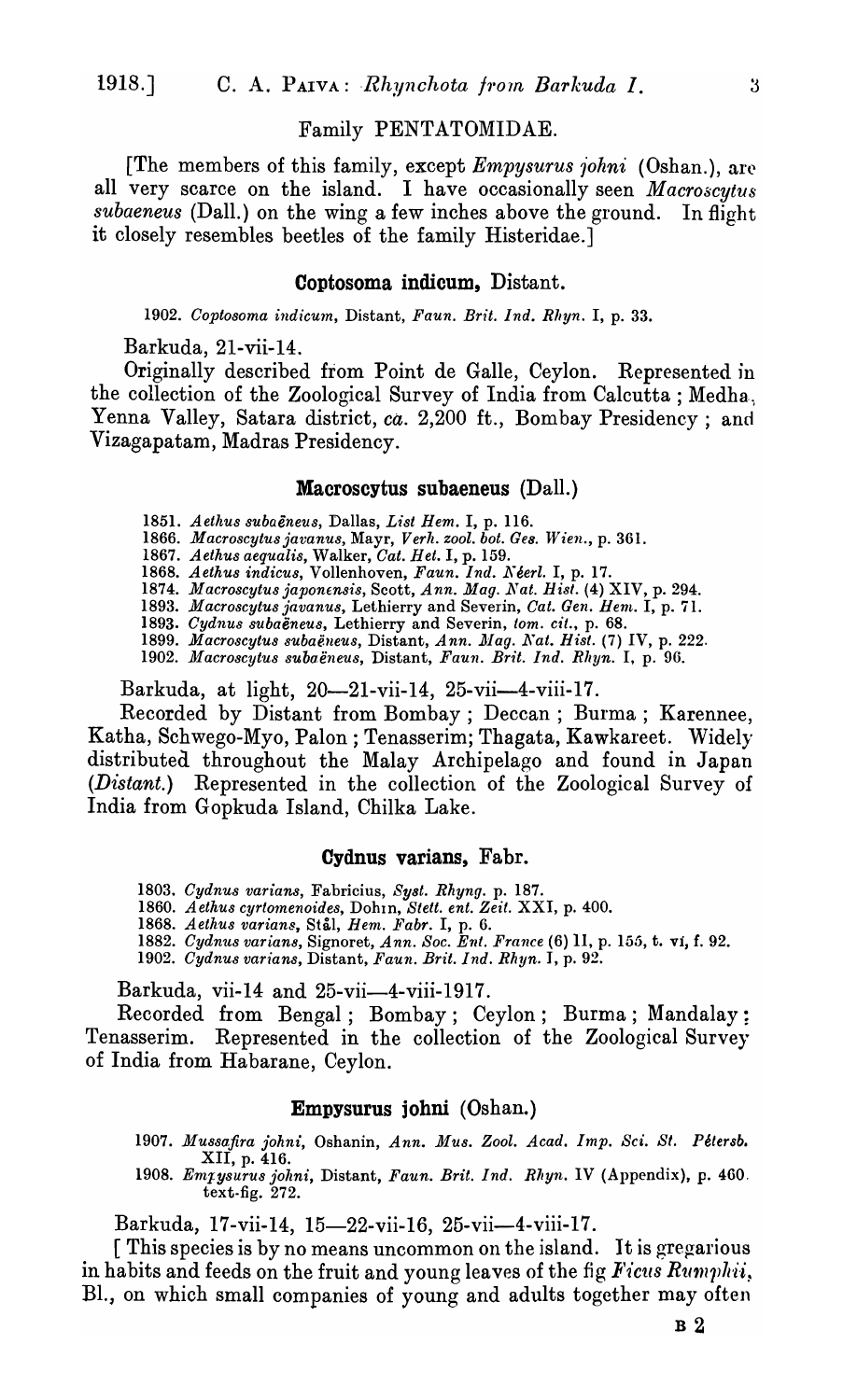be discovered. The flight, though by no means strong, is less weak than might be expected from the shape of the body. Even females fly readily from tree to tree. The natural colour, though not the shape, closely approaches that of the young leaves on which the insect feeds. The colour in life is pale leaf-green; antennae (except the base of the first joint), eyes and ocelli brick-red; tarsi tinged with brown, a brownish blotch on the dorsal surface of the 2nd joint of the 2nd and 3rd tarsi; claws \vhite at the base, black at the tip; membraneous part of the hemelytron colourless, transparent; edge of abdomen dark brown, a reddish-brown line along lower surface of rostrum.]

In addition to the above characters it may be mentioned that there is a distinct tubercle within each posterior angle of the pronotum; of the two black lines which are mentioned in the original description as bordering the inner and outer margins of the lateral gutta of the connexivum, the one on the inner border is very faint and sometimes entirely absent. The anal appendage of the male is almost pentagonal in shape, the anterior, lateral and posterior angles being rounded; it is inserted at the apex of the deeply cleft apical margin of the sixth abdominal segment; it is deeply excavate dorsally and slightly convex ventrally. The male is much smaller and narrower than the female; the sexes being respectively 22 and 26 millim. in length and  $14.5$  and  $18$  millim. in greatest breadth.

In the earlier stages the dorsal surface of the thorax and abdomen is marked with some irregular patches of bright red. A distinct narrow black border runs along the external margins of the head, thorax and abdominal segments. This species was originally described from Kandy, Ceylon, and was not previously represented in the collection of the Zoological Survey of India. It does not appear to be represented in the British Museum collection.

## Family COREIDAE.

[In this fanlily again only one species is common, namely *Petalo· cnemis obscura* (DaIl.)]

## **Petalocnemis obscura** (Dall.)

*1852. Acanihocoris obscu'ra,* Dallas, *List Hem.* II, p. 518. *1902. Pelalocnemis obscura.,* Dist,ant, *Faun. Brit. Ind. Rhyn.* I, p. 386.

Barkuda, 17-vii-14, 25-vii-4-viii-17

[ This species is by far the commonest bug on the island. It resembles the Malayan *Acanthocoris scaber* (Linn.) in habits, feeding on the poison apple *Datura stramonium*, Linn. The eggs are laid on the lower surface of the leaves in batches of from 17 to  $42$ . Several females usually lay together or in succession, and the young insects of different clutches mingle in a common crowd. Shortly after hatching they migrate as a rule to the stems of the plant, on which they crowd together. Both adults and young in different stages may be discovered in a single crowd. Owing to their mottled colouration they are by no means conspicuous in the broken shadows thrown by the leaves of the plant.]

In the description of the species the dilutation of the apex of the. 3rd joint of the antennae has been omitted. This is visible only when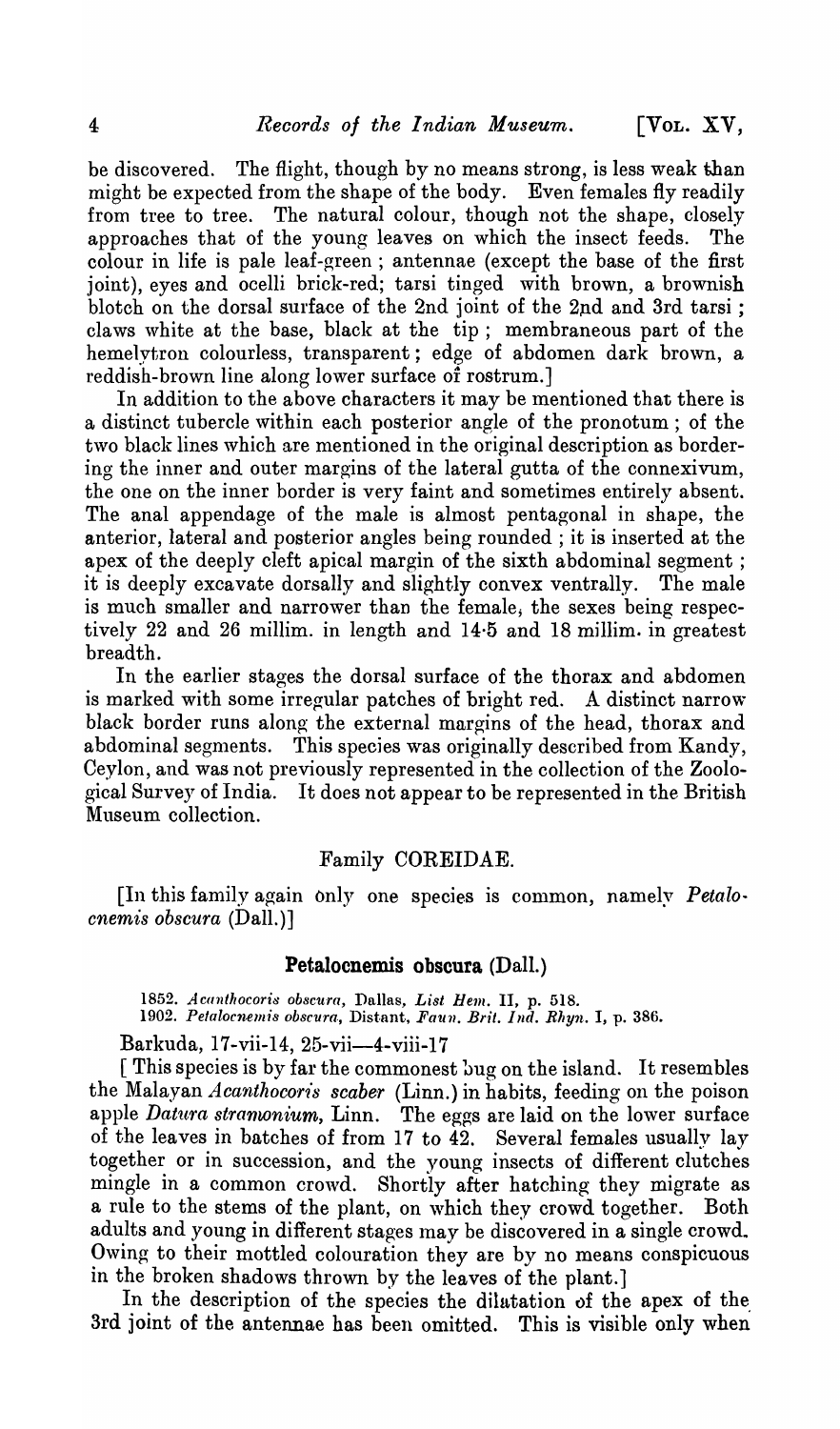the insect is viewed from the side, as the dilatation is vertical. In the earlier stages the insect is of a very pale colour, with only a few brown markings on its dorsal surface; the dilatation of the 3rd joint of the antennae does not become apparent till about the last but one moult.

It has been recorded from North Bengal; Khasi Hills; Bombay; Poona ; and Ceylon. It was not previously represented in the collection of the Zoological Survey of India.

#### **Homoeocerus albiguttulus, Stål.**

1873. Homoeocerus albiguttulus, Stål, *En. Hem.* III, p. 61. *1902. Homoeocerus albiguttulus,* Distant, *Faun. Brit. Ind. Rhyn.* I, p. 361.

Barkuda, 25-vii-4-viii-17.

I have compared the only specimen from Barkuda with some specimens of this species in the collection which have been identified by Distant and I find they agree almost exactly in structure. The only very marked difference is the size of the pale luteous spot at the inner angle of the corium, which in the typical form is transverse and broadly margined posteriorly with piceous, while in the Barkuda specimen it is much smaller, being confined to the subquadrate cell of the corium, and without any piceous margin posteriorly. Antennae pale ochraceous with the basal joint greenish ochraceous and the apical half of the distal joint faintly brownish ochraceous. Apical area of the head also tinged with green. Pronotum thickly covered with minute brown punctures, those near the margins being smaller and paler; the anterior aud lateral margins greenish, the posterior margin pale ochraceous, impunctate, and the posterior pronotal area obscurely transversely striate. Scutellum ochraceous, rugosely, transversely striate, sparingly punctured, its apex pale and impunctate. Hemelytra ochraceous with the punctures on the clavus arranged almost in regular lines. Underside greenish ochraceous. Length 19 mm., breadth 5 mm. The green colouration in specimens of this genus invariably fades, becoming pale yellow or ochraceous.

Recorded from Sikkim; Khasi Hills; Sibsagar; Burma; Ruby Mines, Karen-ni, and Palon. The type was described from Cochin China; Mr. Distant possesses specimens from the Malay Peninsula and Sumatra.

The specimens in the collection of the Zoological Survey of India are from .Sikkim; Arakan; Sibsagar; and Soondrijal, Nepal Valley.

## **Pendulinus antennatus** (Kirby).

1891. *Homoeoceru8 antennatus,* Kirby, *Journ. Linn. Soc. Zaol.* XXIV, p. 90, pI. iv, f. 6.

*1902. Pendulinus antennatus,* Distant, *Faun. Brit. indo Rhyn.* I, p. 389.

Barkuda, 25-vii-4-viii-17.

A specimen of this species in the collection of the Zoological Survey of India from Kandy, Ceylon, is identical with the Barkuda specimen, but as members of this genus also have a tendency to lose their natural colour, if preserved dry for any length of time, a few remarks may be made on the colouration of a comparatively fresh specimen. The first, second and third joints of the antennae are olivaceous green, thickly covered with numerous minute black dots, the "ring" at the base of the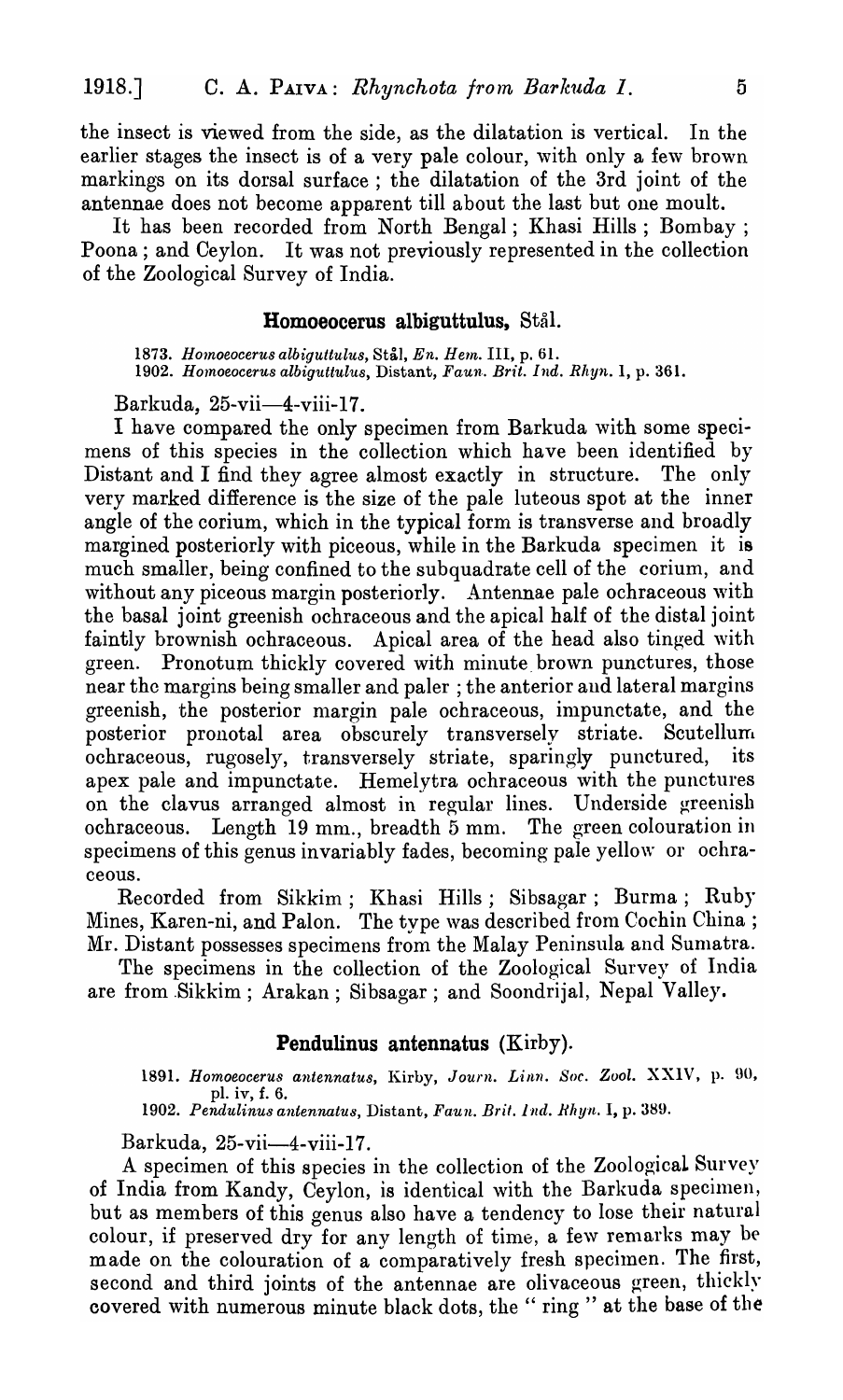third joint is very pale green without any black dots, the fourth joint is reddish-brown with a broad pale basal band. The anterior area of the pronotum, besides having four black dots, has also a distinct black, transverse, irregular fascia. The membrane is shining hyaline, but appears to be fuscous, when at rest, on the dark dorsal surface of the abdomen.

Recorded only from Ceylon.

## Eusthetus insularis, sp. nov.

Described from a single specimen taken at Barkuda on 20-vii-1914.

Head black with the lateral lobes, apex of central lobe, an irregular transverse band between eyes, a rather broad band bordering the inner margins of the eyes and extending posteriorly to the basal margin of the head, a linear longitudinal streak between the ocelli and a somewhat broad, medially interrupted fascia on each side of the head, below the antennae and the eyes, brownish ochraceous. Antennae light brown with the apices of the first, second and third joints narrowly piceous; first and third joints subequal in length, second shortest, about half the length of the fourth, which is longest; some short stiff black bristles on the first, second and third joints. Underside of head with a broad central, longitudinal, shining black fascia. Rostrum with the basal joint incrassate, black, the remaining joints brown, with the apical half of the last joint piceous. Rostrum reaching the middle of the mesonotum.

Pronotum brown with three discal, longitudinal, piceous bands, of which the central is broadest, and most distinct. Anterior area with a shallow transverse depression a little behind anterior margin, covered with short silky hairs and with a short, longitudinal, ochraceous line; posterior area slightly raised, with numerous, small, black punctures on disk. Anterior angles rounded, posterior angles acute; posterior margin concavely sinuate before scutellum, obliquely ascending at the sides. Scutellum black, with a central longitudinal line and the apex broadly luteous; disk with some rather long, decumbent hairs. Hemelytra very dark brown, thickly punctured with black; a few linear spots on disk of corium a little beyond middle, luteous; costal margin paler; membrane fuscous, thickly speckled with greyish-white.

Underside shining black, clothed with very fine silvery hairs, which are most dense on the sides of the sternum; a large patch on each lateral area of the prosternum, the apices of the coxal cavities, a spot on the anterior margin of the mesosternum, the lateral and basal margins of the metasternum, a broad oblique lateral fascia on each side of the third a bdominal segment and a small spot at the external basal angle of the fourth segment, luteous. Abdomen above black, with a broad longitudinal reddish ochraceous band extending from the basal segment to the apex of the fifth segment, the apical margin of the fifth segment narrowly and the centre of the remaining segments luteous ; connexivum black and luteous alternately, the luteous markings less distinct on the underside of the fifth and posterior segments.

Legs ochraceous above, thickly mottled' with black, underside of femora blackish; apices of tibiae and tarsi black; intermediate and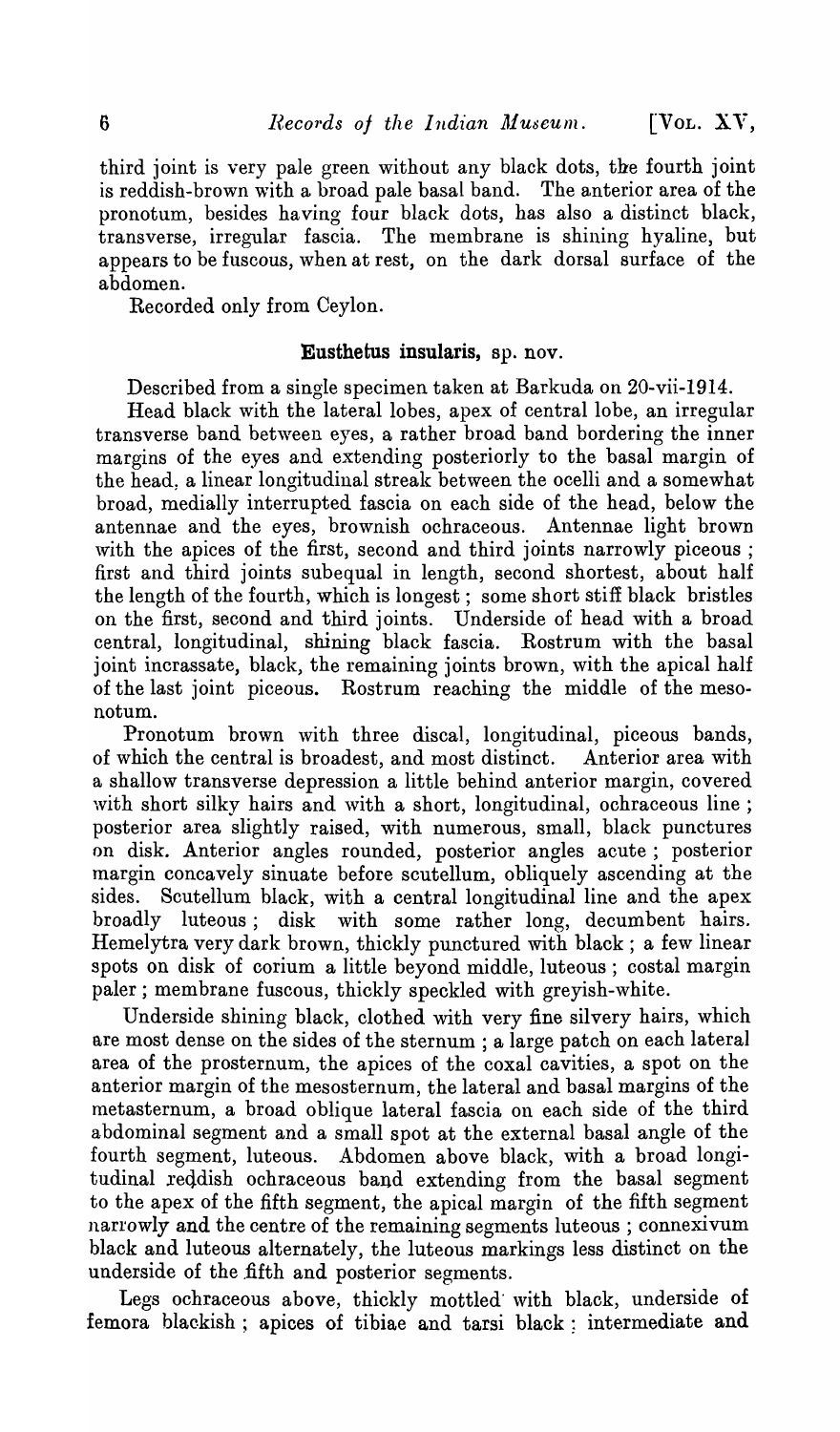posterior femora black with a subapical pale annulation; apices of intermediate femora luteous. Length 10.5 millim.

*Type* No. *7242jH.I.* in the collection of the Zoological Survey of India.

## Family LYGAEIDAE.

## **Aspilocoryphus guttiger** (Dall.)

*1852. Lygaeus guttiger,* Dallas, *List Hent.* II, p. 574. 1904. *Aspilocoryphus guttiger,* Distant, *Faun; Brit. Ind. Rhyn.* II, p. 1l.

Barkuda, 13-18-iv-14, 25-vii-4-viii-17.

[Single individuals of this species are not infrequently seen on the ground in the more open parts of the jungle.]

Recorded from North Bengal. Represented in the collection of the Zoological Survey of India from Calcutta; Ranchi; Dharampur (under stone), *ca.* 5,000 ft., Simla hills; and Kufri, near Simla, W. Himalayas, 8,000 ft.

## **Nysius ceylanicus** (Motsch.)

1863. Heterogaster ceylanicus, Motsch., *Bull. Soc. Nat. Mosc.*, p. 78. *1904. NY8iu8 ceylanicua,* Distant, *Fau.n. Brit. Ind. Rhyn.* II, p. 18.

Barkuda, 25-vii-4-viii-17.

Recorded from East Himalayas: Mungphu; Chota Nagpur, Ranchi ; Ceylon. A very widely distributed species.

## **Dieuches femoralis,** Dohrn.

1860. *Dieuches femoralis, Dohrn, Stett. ent. Zeit.* XXI, p. 405.

1872. *Rhyparochromus anticus,* Walker, *Cat. Het.* V, p. 100.

*1872. Rhyparochromu8 siamicus,* Walker, *Cat. Het.* V, p. 102.

*1889. Dieuches alternatus,* Horvath, *Termesz. Fuzetek,* p. 36.

1904. *Dieuches jemoralis,* Distant, *Faun. Brit. Ind. Rhyn.* II, p. 84.

Barkuda, 25-vii-4-viii-17.

Recorded from Assam: Margherita, Naga Hills; Sikkim ; Kashmir; Ceylon; Burma: Palon, Bhamo; Tenasserim, Malewoon; Batchian. Represented in the collection of the Zoological Survey of India from Siliguri, base of E. Himalayas, Bengal; Kurseong, *ca.* 5,000 ft., Darjiling district, and Pashok, 3,500 ft., Darjiling district, E. Himalayas.

#### Family PYRRHOCORIDAE.

#### **Scantius forsteri** (Fabr.)

- *1781. Cimex jorsteri,* Fabricius, *Spec. Ins.* II, p. 368.
- 1781. *Cimex clavimanus,* Fabricius, *Spec. Ins.* II, p. 368.
- 1822. *Lygaeus deustus,* Thunberg, *Hem. Rostr. Cap.* IV, p. 3.
- 1848. Pyrrhocoris clavimanus, Herrich-Schäffer, *Wanz. Ins. VIII*, p. 102, f. 871.
- *1848. Pyrrhocorisjorsteri,* Herrich-Schaffer, *Wanz. Ins.* VIII, p. 102, f. 872.
- 1860. *Dermatinus centralis,* Signoret, *A nne Soc. Ent. Fr.* p. 952.
- *1865. Scantius jorsteri,* Stal, *Hem. Afr.* III, p. 10.
- ? 1873. *Scantius volucris,* Gerstaecker, in V. d. Decken's *Reise,* III, p. 413.
	- *1904. Scanti'lts volucris,* Distant, *Faun. Brit. Ind. Rhyn.* II, p. 11 7.

*1910. Scantius jor8teri,* Distant, *Faun. Brit. Ind. Rhyn.* V (Appendix), p 98,

Barkuda, 15-22-vii-16, 25-vii-4-viii-17.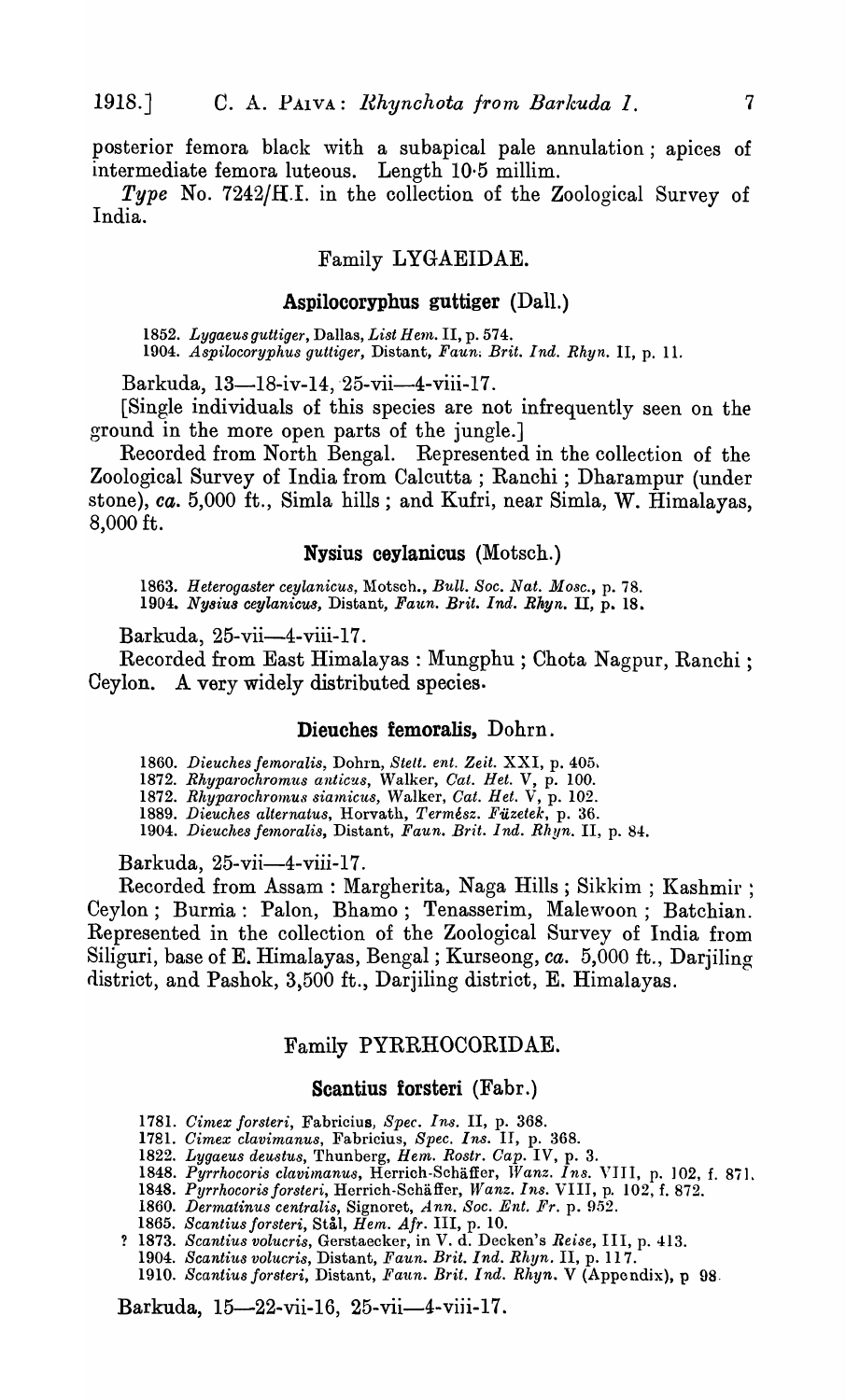[This species is entirely terrestrial in habits, hiding under stones and recumbent tree trunks.]

Recorded from ? Madras; ? Coonoor; Purneah, Bihar; S. Africa; Madagascar; Seychelle Islands. Represented in the collection of the Zoological Survey of India from Meerut, United Provinces of Agra and Oudh ; Purneah district, Bihar; and on board ship off Coconada, Madras Coast.

# Family HYDROMETRIDAE.

*[Gen'is tristan,* Kirk., is the only species of this family that I have seen in large numbers on the pond in the middle of the island. It is not, however, a constant inhabitant, though it was common in July, 1916. I could not find a single specimen in July, 1917.]

## **Mesovelia mulsanti,** Buch. White.

1879. *M e80velia 1nulsanti,* Buchanan White, *Pr. Ent. Soc. Lond.,* p. 268.

1884. *Mesovelia bisignata,* Uhler, in I(ingsley's *Stand. Nat. Hist.* II, p. 273, f. 324.

1893. *M esovelia bisignata,* Uhler, *Proc. Zool. Soc. Lond.,* 1893, p. 706.

1898. *JJlesovelia mulsanti,* Champion, *Biol. Gentr. Amer. Rhyn.* II, p. 123, pI. viii, fi. 10 and 11.

1900. *Mesovelia orientalis, Kirkaldy, Ann. Mus. Civ. Gen. XL, p. 808.* 

1904. *Mesovelia mulsanti,* Distant, *Faun. Brit. Ind. Rhyn.* II, p. 169.

1910. *Jl{esovelia 1nulsanti,* Distant, *Faun. Brit. Ind. Rhyn.* V (Appendix), p. 137.

1915. *Mesovelia mu18anti,* Annandale and I(emp, *Mem. Ind.* Mus. V, p. 181.

Barkuda, on pond in the middle of the island, 15-22-vii-16, 25-vii--4-viii-17.

Recorded from Bengal: Calcutta (at light), Port Canning (brackish pools), Rajshahi; Puri, Orissa Coast; Lucknow, United Provinces; Peradeniya, Tangalla, Ceylon; Sumatra; also found in North and Central America, and in the Antilles. Represented in the collection of the Zoological Survey of India from Bengal: Calcutta and Port Canning. Orissa: Puri and Barkul. United Provinces: Lucknow. Kumaon: Naini Tal, *ca.* 6,400 ft. Madras: Ganta Sila hill near Rambha, Chilka Lake. South India: Bangalore. Tenasserim: Kawkareik, Amherst district. Andamans: Port Blair.

#### **Microvelia diIuta,** Dist.

1909. *Microvelia diluta, Distant, Ann. Mag. Nat. Hist.* (8) III, p. 500. 1910. *Microvelia diluta, Distant, Faun. Brit. Ind. Rhyn.* V (Appendix), p. 139.

Barkuda, on pond in the middle of the island, 25-vii--4-viii-17.

Recorded from Calcutta and Rajshahi, Bengal, and represented in the collection of the Zoological Survey of India from Calcutta and Rajshahi, Bengal; Lucknow, United Provinces; Puri, Orissa Coast; Rambha, Ganjam district, Madras Presidency.

#### **Gerris tristan,** Kirk.

1899. *Gerris tristan*, Kirkaldy, Rev. Ent. p. 88.

1904. *Gerris tristan,* Distant, *Faun. Brit. Ind. Rhyn.* II, p. 179.

1910. *Genis t1'istan,* Distant. *Faun. BI·il. Ind. Rhyn.* V (Appendix); p. 144.

1915~ *Geris trlslan,* Annandale and Kemp, *Mem. Ind. Mus.* V, p. 182.

Barkuda, on pond in the middle of the island, 25-vii-4-viii-17.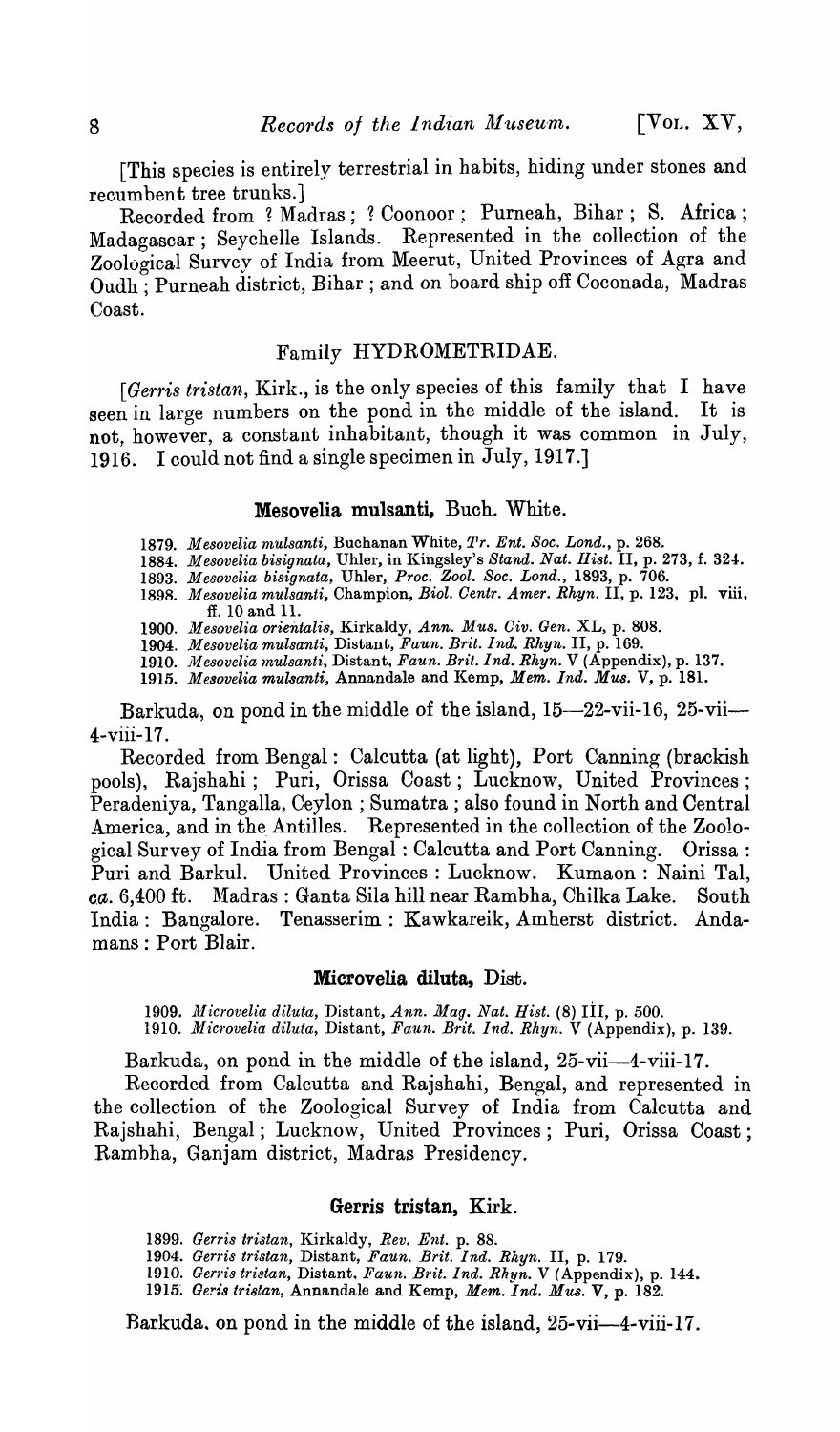Recorded from Bengal: Port Canning, Dhappa, near Calcutta, Rajshahi. Orissa: Sur Lake, Puri district. United Provinces: Naini Tal, Kumaon. Burma: Moulmein. Ceylon. Represented in the collection of the Zoological Survey of India from Bengal: Calcutta, Dhappa, Port Canning, Rajshahi, Berhampore Court. United Provinces: Naini TaL 6,400 ft., Malwa Tal, 3,600 ft., Sat Tal, 4,500 ft., Bhim Tal, 4,450 ft., and Kathgodam, 1,200 ft., all in Kumaon. Orissa: Bhubaneswar, Barkul, Sur Lake, Puri district. Madras: on surface of Chilka Lake, among rocks at edge of Chilka Lake, base of Ganta Sila hill near Rambha.

# Family REDUVIIDAE.

[All the members of this family found on the island are apparently of terrestrial habits and probably predaceous. None of them, however, are at all common, and in most cases only single specimens were captured.]

#### **Bagauda splendens,** Dist.

*1906. Bagauda splendens,* Distant, *Ann. Mag. Nat. Bist.* (7) XVIII, p. 364.

*1909. Bagauda decorus,* Breddin, *Ann. Soc. Ent. Belg.* 1909, p. 301.

*1910. Bagauda splendens,* Distant, *Faun. Brit. Ind. Rhyn.* V (Appendix), p. 176.

Barkuda, 15-22-vii-16, 25-vii-4-viii-17.

Recorded only from Ceylon and not previously represented in the collection of the Zoological Survey of India.

[This species lives amongst vegetation at the edge of water.]

#### **Petalochirus burmanus,** Dist.

*1903. Petalochirus bUrlizanus,* Distant., *Ann. Soc. Ent. Belg.* 1903, p. 55. *1904. Petalochirus burmanus,* Distant, *Faun. Brit. Ind. Rhyn.* II, p. 242.

Barkuda, 15-22-vii-16.

Recorded from Burma, Bhamo, and not previously represented in the collection of the Zoological Survey of India.

#### **Acanthaspis fulvipes** (Dall.)

1850. *Platymeris fulvipes, Dallas, Trans. Ent. Soc. Lond.* 1850, p. 6, pl. ii, fig. 3.

*1863. Acanthaspis julvipes,* Stal, *Ann. Soc. Ent. France,* 1863, p. 149.

*1873. Acanthaspis quadrinotata,* Walker, *Cat. Bet.* VII, p. 175.

? *Acanthaspis quadristillatus*, Stål, MS.

1902. *A ca nthasp is julvipes,* Distant, *Ann .* .1.11 *ag. Nat. B ist.* (7) X, p. 183. *1904. Acanthaspis julvipes,* Distant, *Faun. Brit. Ind. Ryhn.* II, p. 25U.

Barkuda, at light, 19-vii-14 and 15-22-vii-16.

Recorded from Bhutan; Sikkim; Sibsagar, Assam; East Bengal; and represented in the collection of the Zoological Survey of India from Bengal: Rangamati, Chittagong Hill Tracts; Darjiling district: Sukna, 500 ft., Sevoke, in stable at Kalijhora, Teesta Valley. Chota Nagpur: Ranchi. Assam: Cachar and Sibsagar.

On the 19th of September, 1916 the Rev. Dr. Sutherland of Kalimpong gave us a larva of a Reduviid bug covered all over with dust and dirt, which he had caught crawling about the floor of a stable at Kalijhora, on the Teesta-Kalimpong Road. It was kept alive in a breeding cage, being fed occasionally with small flies, chiefly Muscids. On the 1st of November it cast its skin. This probably took place during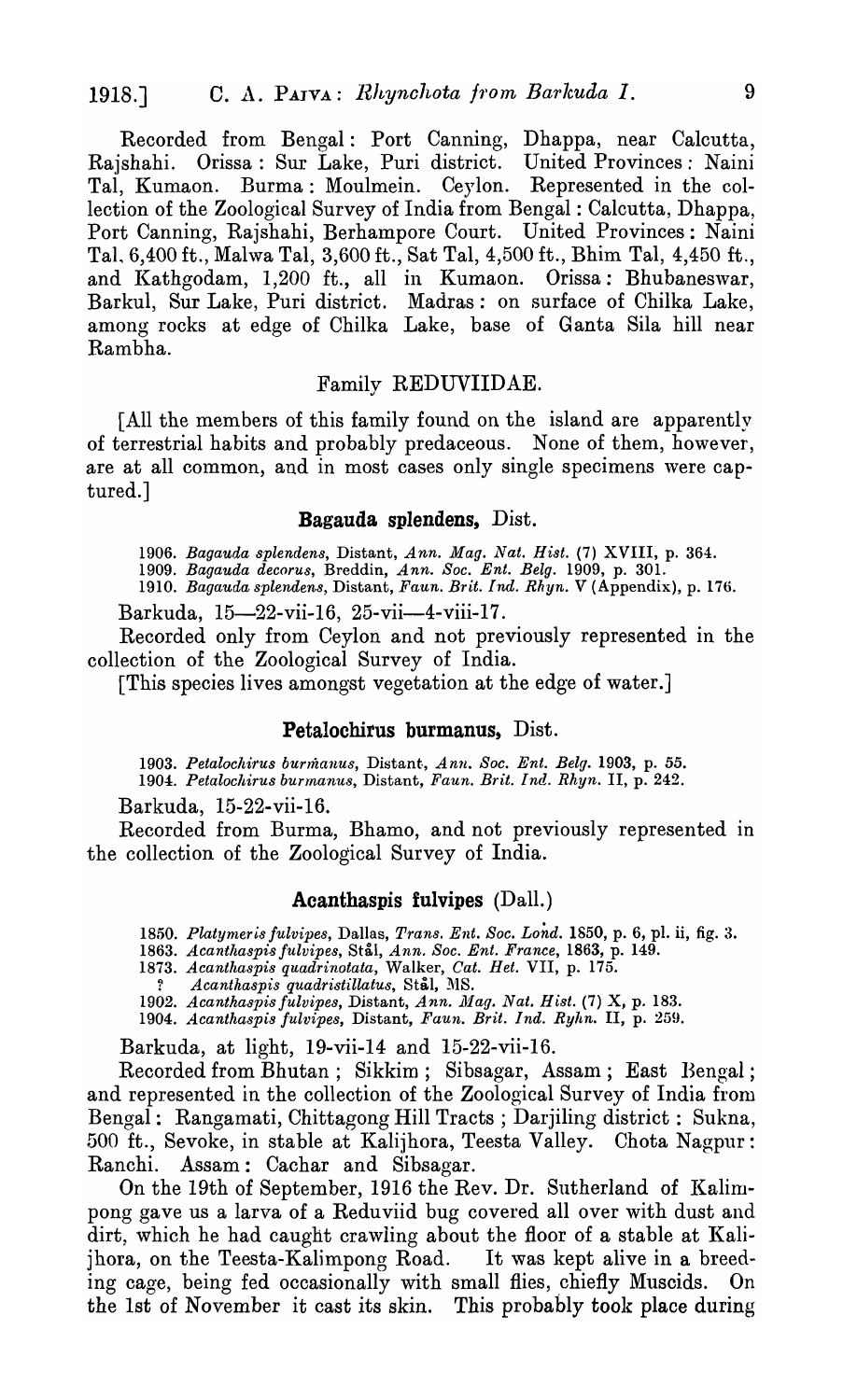the night, as when it was observed on the morning of the 2nd November it was seen to have covered its new skin with a very thick coating of dust and dirt, much thicker even than in its earlier stage. As the days went on, several dead flies, together with other rubbish, were found collected on the back of the bug, presumably placed there by it after it had sucked them dry. It was also noticed that it seldom attacked the flies by day unless it had had no food for several days. These bugs have a habit of seeking dark corners in houses and crevices in trees and probably never feed in bright sunshine. Our larva was, however, always on the alert during the day and when disturbed it would make a sudden dart from one place to another, remaining perfectly still for some time, thus giving itself the appearance of a piece of rubbish being blown about by the wind. It continued to add fresh rubbish to its cloak and thus seemed to grow bigger daily until it emerged as an adult on the 10th of March, 1917 It is probable that a whole year is occupied in its complete life-cycle.

The two cast skins and the adult are preserved in the collection of the Zoological Survey of India.

## **Ectomocoris cordiger,** Stal.

1866. *Ectomocoris cordiger, Stål, Öfv. Vet.-Ak. Förh.* 1866, p. 256.

1873. *Pirates adjunctus,* Walker, *Gat. Het.* VII, p. 114.

1902. *Ectomocoris cordiger, Distant, Ann. Mag. Nat. Hist.* (7) X, p. 283. 1904. *Ectomocoris cordiger*, Distant, *Faun. Brit. Ind. Rhyn.* II, p. 295.

Barkuda, 15-25-vii-16.

Recorded from North Bengal; Sylhet ; Bombay; Bor Ghat; Ceylon; Persian Gulf. Represented in the collection of the Zoological Survey of India from Bengal: Calcutta (at light), Madhupur (at light), Tinpahar, near Rajmahal. Behar: Purneah. Chota Nagpur: Ranchi and base of hills, Chakradharpur, Singhbhum district. United Provinces: Meerut, Almora, 5,500 ft., Kumaon. S. India: Nilgiris, 3,500 ft. Lower Burma: Kawkareik to third camp, Amherst district.

#### **Harpactor marginatus** (Fabr.)

1794. Reduvius marginatus, Fabricius, Ent. Syst. IV, p. 196.

l874. *Ghirillus marginatus,* Stal, *Ent. Hem.* IV, p. 39.

1881. *Harpactor marginatus, Reuter, Ac. Soc. Sc. Fenn. XII, p. 293.* 

1891. *Sycanus? militaris, Kirby, Journ. Linn. Soc. Zool. XXIV, p. 119.* 1903. *Harpactor marginatus,* Distant, *Ann. lJ-Iag. Nat. Hist.* (7) XI. p. 205.

1904. *Harpactor marginatus, Distant, Faun. Brit. Ind. Rhyn.* II, p. 332.

Barkuda, 21-vii-14.

Recorded from "North India;" Vizagapatam; Ceylon. Represented in the collection of the Zoological Survey of India from Bengal : Calcutta; Tinpahar, near Rajmahal. Chota Nagpur: Chaibassa.. United Provinces: Hardwar and Lucknow. Bombay: Dhom, Krishna Valley, *ca.* 2,400 ft.; Beyt, Dwarka, Kathiawar; Uparkot, Janagadh, Kathiawar; Sasan, Kathiawar. Madras: Vizagapatam. South India: Bangalore.

## **Harpactor squalus,** Dist.

1904. *Harpactor squalus*, Distant, *Faun. Brit. Ind. Rhyn.* II, p. 333.

Barkuda, xi-14 and 15-22-vii-16.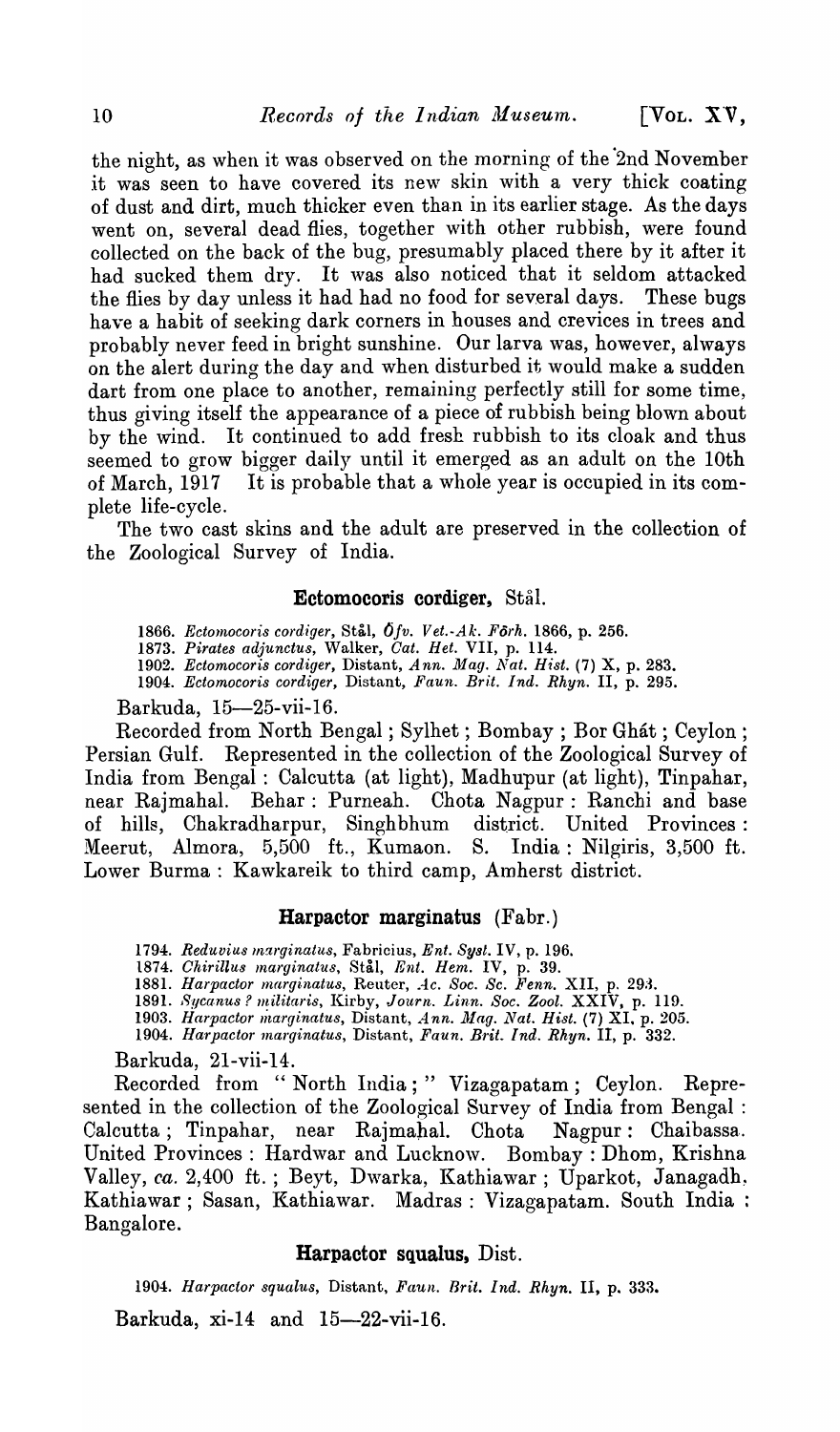Recorded only from Sikkim; Punkabari. Represented in the collection of the Zoological Survey of India from Bengal: Manbhum. Chota Nagpur: Chakradharpur; pass between Chaibassa and Chakra-Orissa: Balugaon and Dhauli, Puri district; Hill above Barkul, Puri district, 0-1,000 ft. Madras: under stone on hill near Rambha, and at Rambha, Ganjam district.

## Harpactor fuscipes (Fabr.)

*1787. Reduvius juscipes,* Fabricius, *Mant. Ins.* II, p. 312.

*1803. Reduvius juscipes,* Fabricius, *Syst. Rhyng.,* p, 278.

*1804. Reduvius sanguinolentus,* Wolff, *Ic. Oim.* 1 V, p. 166, f. 160.

1825. Reduvius corallinus, Le Pelétier et Serville, *Enc. Méth.* X, p. 279.

*1868. Reduvius* juscipe~~, Stal, *Hem, Fabr.* I, p. 110.

1891. *HdrpactO'l' bicoloratus,* Kirby, *Journ. Linn. Soc. Zool.* XXIV, p, 120.

*1903. Harpactor juscipes,* Distant, *Ann. Mag. Nat. Hist.,* (7) XI, p. 205. *1904. Harpactor jU8cipes,* Distant, *Faun. Brit. Ind. Rhyn.* II, p. 333.

Barkuda, 17-21-vii-14, 15-22-vii-16.

Recorded from Bombay, Bor Ghat; Ceylon. Represented in the collection of the Zoological Survey of India from Bengal: Calcutta; Siliguri; Punkhabari, Darjiling district, and Bombay.

#### Harpactor varians, sp. nov.

Barkuda, 21-vii-14.

Head, pronotum, scutellum and legs shining black, with some short stiff hairs on the legs and the margins of the pronotum. A spot at the inner margin of each eye, posteriorly, a lateral spot before each eye, a linear spot between the ocelli on disk, and a central longitudinal fascia on the underside of the head, luteous; (these markings are liable to variation) ; head deeply impressed behind eyes. Antennae light brown, the base of the first joint shining black, its apex and the whole of the second joint dark brown; first joint longest, equal in length to the second and third together, second shortest, third and fourth subequal. Anteocular area of head a little shorter than the postocular.

Rostrum reaching the anterior coxae; the first joint longer than anteocular area of head, equal to the second joint, third joint shortest. Pronotum with the anterior lobe convex, centrally longitudinally sulcate, the anterior angles produced into two short obtuse spines directed slightly backwards; posterior lobe with the disk slightly rounded; the sides depressed, lateral angles rounded and obliquely suberect, posterior margin straight before the scutellum, obliquely ascendant at the sides. Sometimes there are three very pale luteous spots on the disk of the posterior lobe, two on the anterior area and one on the posterior margin. Scutellum with its apex cretaceous-white. Hemelytra very pale luteous, transparent, the inner margin of the clavus slightly fuscous, apical angle of corium longly produced; membrane shining, hyaline. Abdomen above and beneath luteous, the central portion of the disk above dark brown; connexivum with linear brown marks on the third to the fifth segments. Legs with the femora nodulosely incrassate.

Length 7-8 millim.

*Type* No. 3924/H.I. in the collection of the Zoological Survey of India.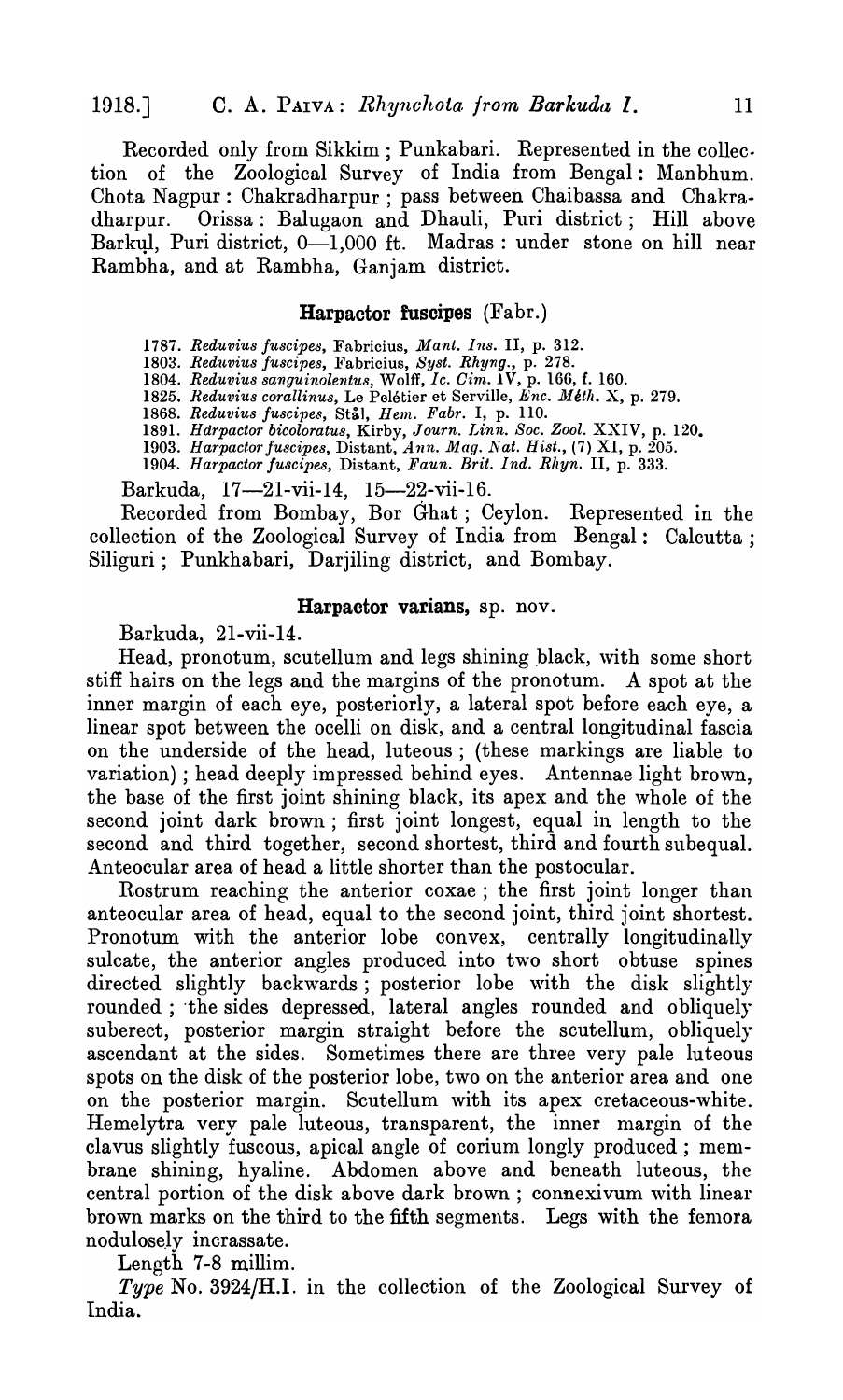#### Sycanus collaris (Fabr.)

1781. *Reduvius collaris*, Fabricius, Spec. Ins. II, p. 380.

1874. Sycanus collaris, Stål. *Ent. Hem.* IV, p. 28.

1904. *Sycanus collaris,* Distant (part.), *Faun. Brit. Ind. Rhyn.* II, p. 351.

1910. Sycanus collaris, Distant, *Faun. Brit. Ind. Rhyn.* V (Appendix), p. 208.

#### Barkuda, 15-22-vii-16.

Recorded from Bengal; Ceylon; Malacca. Represented in the collection of the Zoological Survey of India from Bengal: Sahebganj ; Darjiling, *ca.* 7,000 ft., Punkabari, Darjiling district, E. Himalayas. Chota Nagpur: Ranchi. Orissa: Angul. Madras. South India: Teppukadu, Nilgiri hills, 3,000 ft.

#### Family NEPIDAE.

#### Laccotrephes griseus  $(Guér.)$

*1829-1838. Nepa griseus,* Guerin, *Iconogr. Regne Anim., In8.,* p. 352, pI. lvii, f. 7. *1868. Laccotrephes maculatus,* Stal (part.), *Hem. Fabr.* I, p. 135.

1906. *Laccotrephes maculatus,* Distant (part.), *Faun. Brit. Ind. Rhyn.* III, p. 19. *1910. Laccotrephes griseus,* Montandon, *Ann. Mus. Zool. J.Vapoli,* III, n. 10, p. 3.

1910. *Laccotrephes gl'iseus,* Distant, *Faun. Brit. Ind. Ryhn.* V (Appendix), p. 314.

Barkuda, 15-22-vii-16, 25-vii-4-viii-17

Recorded from Bengal ; Madras; Pondicherry; Ceylon; Burma; Ma]acca; Seychelles; Mahe. Represented in the collection of the Zoological Survey of India from Punjab: Rawalpindi. W Himalayas: Dharampur Kooa, Patiala State, base of Simla hills; Lobha, Garhwal district. United Provinces: Bhimtal, 4,450 ft.; Kumaon; Gorakhpur; Lucknow; Mowai, Bara Banki; Chukri Mukri. Nepal Terai. Behar: Siripur, Saran. Bengal: Manbhum; Berhampore Court; Calcutta; Durgapur, near Calcutta (sitting on a reed at edge of brackish water canal.  $N$   $A$ .); Rajshahi; Siliguri. Orissa: Puri; Satpura, Puri district. Bombay: Bandra; Dhankal, near Helvak, Satara district, 2,400-2,600 ft.; Kathiawar; Porbandar. Madras: south end of Lake Chilka. Cochin State: Kavalai, 1,300-3,000 ft. Travancore: Tenmalai, W. Ghats (west side). Ceylon: Colombo; Peradeniya. Siam: Pak Raw, Tale Sap (in small creek).

In his Appendix Distant states that the difference between *Laccotrephes maculatus* (Fab.) and *Laccotrephes griseus* (Guér.) is that the anterior area of the prosternum in the former is entirely straight and non-tuberculous, while in the latter this area has a strong acute tubercle. I have examined several specimens in the collection of the Zoological Survey of India including one from Lobha and find that the tubercle is present in all of them and there is no specimen, agreeing in size with *L. griseus,* which is without this acute tubercle. *L. maculatus,* therefore, does not appear to be represented in this collection.

## Ranatra P filiformis, Fabr.

1790. Ranatra filiformis, Fabricius, Skrivt. af Naturh. Selsk. I, i, p. 228.3.

- *1794. Ranatra filiformis,* Fabricius, *E'nt. Syst.* IV, p. 64.
- 

1868. *Ranatra filiformis,* Stål, *Hem. Fabr.* I, p. 135.<br>1906. *Ranatra filiformis,* Distant, *Faun. Brit. Ind. Rhyn.* III, p. 21.

A very badly preserved specimen from Barkuda, 15-22-vii-16.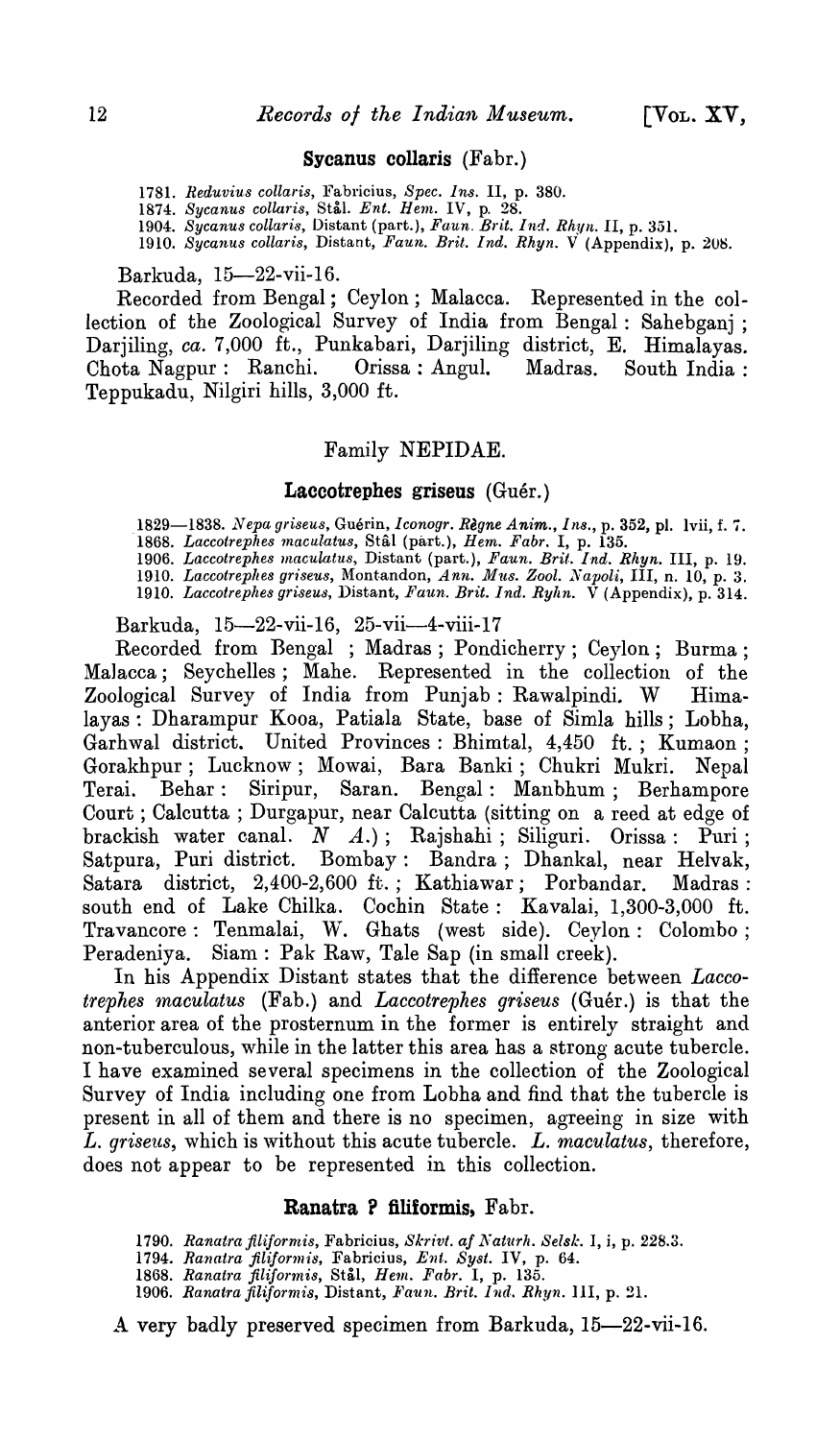Owing to its bad condition I am not quite sure of the identity of this specimen. Structurally it agrees with the description given by Distant.

Recorded from Quetta; Karachi; Behar; Assam: Sibsagar; Tranquebar; Bombay; Johore; Phillippines.

## Family BELOSTOMATIDAE.

#### Sphaerodema molestum  $(Duf.)$

1863. Appasus molestum, Dufour, Ann. Soc. Ent. Fr., 1863, p. 395.

*1863. Nervinops rustiC1.lS,* Dufour, *Ann. Soc. Ent. Fr.,* 1863, p. 399.

1871. *Diplonychus molestum,* Mayr, *Verh. zool.-bot. Ges. lVien,* XXI, p. 437.

1871. *Diplonychus subrhombeus, Mayr, Verh. zool.-bot. Ges. Wien, XXI, p. 437.* 

*1906. Sphae1"Odema molestum,* Distant, *Faun. Brit. Ind. Rhyn.* III, p. 36.

Barkuda, in small pond in the middle of the island, 15-22-vii-16. Recorded from Kashmir; Calcutta tanks; Malacca.

## Family NOTONECTIDAE.

[All the species represented in the collection are abundant in the pond, but *Anisops niveus* is less so than the other two.]

#### Anisops sardea, Herr.-Schäff.

1775. ? *Notonecta alba,* Forskal, *Deser. Amin. Orient.,* p. xxiii.

*1837. Anisops nivea,* Spinoret, nec Fabricius, *ES8. Hem.,* p. 58.

*1851. A nisops productus,* Fieber, *Rhynchotogr.,* p. 60.

1852. Anisops sardea, Herrich-Schäffer, *Wanz. Ins.* IX, p. 40, f. 904.

*1855. Anisops natalensis,* Stal, *Oiv. Vet.-Ak. Forh.* XII, p. 89.

*1865. Anisops productus,* Stal, *Hem. Afr.* III, p. 191.

*1870. Notonecta nanula,* Walker, *Zoologist,* 1870, p. 2381.

1904. *A nisops sardea,* Kirkaldy, *W ien. ent. Zeit.* XXIII, p. 114 et syn.

1906. *Anisops sardea,* Distant, *Fawn. Brit. Ind. Rhyn.* III, p. 45.

Barkuda, in small pond in the middle of the island, 16-17-vii-14, 15-22-vii-1916, 25-vii-4-viii-17.

Recorded from Bombay; Burma: Minhla. Widely distributed in S. Palaearctic and Ethiopian Regions.

#### Anisops niveus (Fabr.)

*1775. Notoneeta nit'ea,* Fabricius, *Syst. Ent.,* p. 690.

*1798. N otonecta ciliata,* Fabricius, *Ent. Byst. Suppl.,* p. 524.

*1851. Anisops hyalinus,* Fieber, *Abh. bOhm. Ges. Jriss.* (5) VII, p. 482.

*1868. Anisops ciliatus,* Stal, *Vet.-Ak. Handl.* VII, 11, p. 137.

*1873. Anisops pellucen.s,* Gerstaecker, Van del' Decken's *Reise,* III, 2, p. 424.

1895. *Anisops scutellm'is,* de Carlini, *Ann. Mus. Giv. Gen.* XXXV, p. 123.

*1899. Anisops niveus,* Kirkaldy, *Ann. Soc. Ent. Fr.* ]899, p. 105.

1904. *Anisops niveus,* Kirkaldy, *Wien. ent. Zeit.* XXIII, p. 118.

1906. *Anisops n'iveus,* Distant, *Faun. Brit. Ind.* Rhyn. III, p. 46.

Barkuda, in small pond in the middle of the island,  $16$ -vii-14,  $25$  $vii$ -4-viii-17.

#### Plea pallescens, Dist.

1906. Plea pallescens, Distant, Faun. Brit. Ind. Rhyn. III, p. 48.

1910. *Plea pallescens,* Distant, yare *Faun. Brit. Ind. Rhyn.* V (Appendix), p. 336.

Barkuda, in small pond in the middle of the island, 15-22-vii· 1916, 25-vii-4-viii-1917.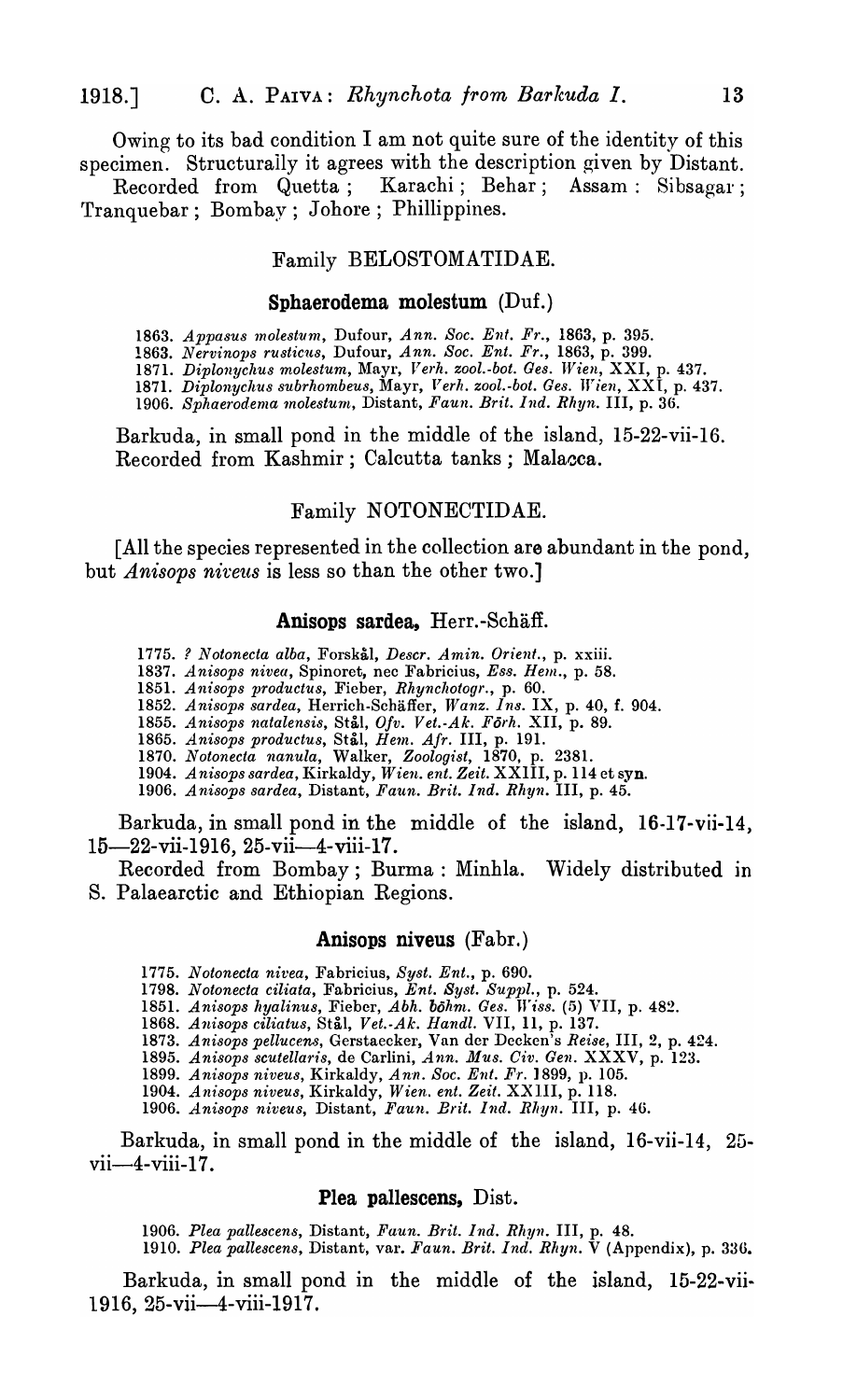Recorded from Bengal: Calcutta (in tanks); Rajshahi. United Provinces: Lucknow. Cochin State: Ernakulam.

## Family CORIXIDAE.

#### Micronecta dione, Dist.

*1910. Alicroneciu dione,* Distant, *Faull. Brit. Ind. Rhyn.* V (Appendix), p. 348.

Barkuda, 25-vii-4-viii-17

Recorded from Bengal: Asansol ; Calcutta (at light).

## Family CICADIDAE.

## Terpnosia jenkinsi, Distant, var.

*1912. Tel'pnosia jenkinsi,* Distant, *Ann. 111ag. Nat. Hist.* (8) IX, p. 183. 1916. *Terpnosia jenkinsi, Distant, Faun. Brit. Ind. Rhyn.* VI (Appendix), p. 9.

A single male from Ganta Sila hill near Rambha, Ganjam district, Madras Presidency, 22-vii-16.

This specimen agrees structurally with a specimen in the collection of the Zoological Survey of India from Paresnath hill, 4,000-4,400 ft., Bengal (v-1909), identified by Distant, except that it is slightly smaller and narrower. The markings on the body, both above and beneath, although similar in position and shape, are much smaller and narrower, giving the insect a paler appearance. It is probably a pale variety of *T J'enkinsi* and like it there is an abnormality in the tegmen, where there is a distinct small cell at its apical margin between the first and second apical areas, the one on the right tegmen being larger than the one on the left.

[This Cicada is rare on Barkuda, but common on a neighbouring island and on the hill Ganta Sila near Rambha. It is diurnal in habits and always lives amidst a dense growth of trees or shrubs. Its song is very harsh and never prolonged for more than a few minutes at a time. It commonly settles on tree-trunks, on which it is most inconspicuous. The male begins to sing as soon as he is settled, and as a rule flies off to another tree as soon as his song is finished. Although the species was heard daily in July and August, and frequently seen, as it flew from tree to tree, we succeeded in catching only one specimen.]

# Family FULGORIDAE.

## Dichoptera hyalinata (Fabr.)

*1781. Fulgora hyaUnata,* Fabricius, *Spec. Ins.* II, p. 315.

1791. *Fulgora hyalinata,* Olivier, *Enc. M eth.* VI, p. 572.

- *1800. Fulgora hyalinata,* Donovan, *Ins. Ind.* t. vii, f. 3.
- *1818. Flata hyalinata,* Germar, *Alag. Ent.* III, p. 190.
- *1834. Pseudoplzana hyalinata,* Burmiester, *Handb. Ent.* II (1), p. 160.
- *1839. Dichoptera hyalinata,* Spinoret, *Ann. Soc. Ent. Fr.,* 1839, p. 289, t. xiii, f. 3,
- 1886. *Dichoptera hyalinata, Atkinson, Journ. As. Soc. Bengal* LV, p. 23.
- *1906. Dichoptera hyalinata,* Distant" *Faun. Brit. Ind. Rllyn.* III, p. 238.

Barkuda, 15-22-vii-16~ 25-vii-4-viii-17.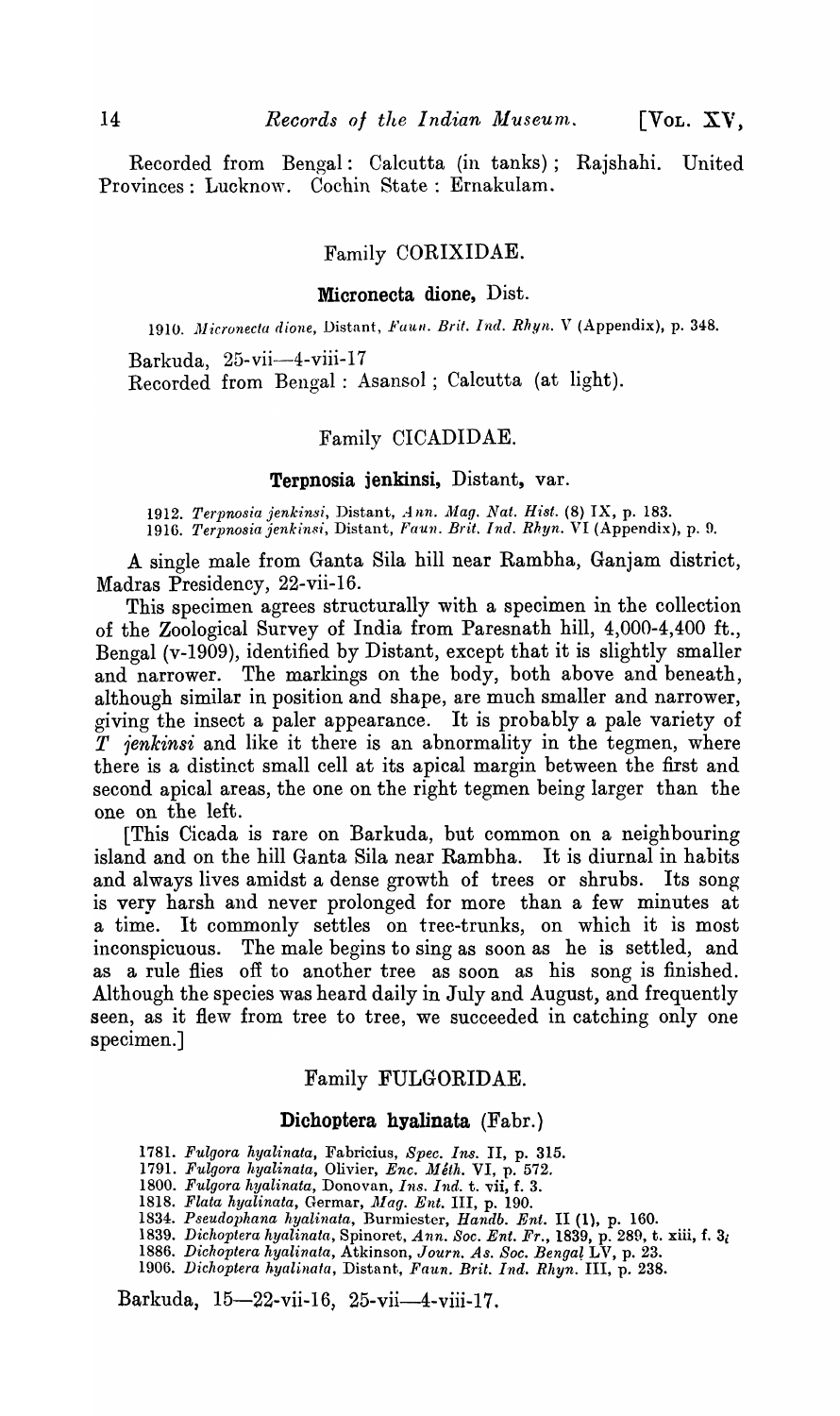[This species usually rests on the bark of trees, on which it is very inconspicuous. It is 'not at all rare on Barkuda.]

In one sex, probably the female, the tegmina have, besides the piceous transverse fascia at apices of ulnar veins, another piceous transverse fascia between this fascia and the base.

Recorded from Bengal; Calcutta; Bombay; Bangalore; Ceylon: Tangalla; Andamans.

## Family MEMBRACIDAE.

[I doubt whether any species of this family breeds on the island.]

## Leptocentrus substitutus (Walk.)

*1851. Oentrotus substitutus,* Walker, *List Hom.* II, p. 605.

*1858. Centrotus obliquus,* Walker, *Ins. Saund., Hom.* p. 79.

*1858. Centrotus jlexicorne,* Walker, *Ins. Saund., Hom.* p. 78.

1885. Leptocentrus substitutus, Atkinson, *Journ. As. Soc. Bengal* LIV, p. 87.

1886. ? *Centrotus .fiexicorne,* Atkinson, *Journ. As. Soc. Bengal* LV, p. 197.

1886. ? *Oentroty,s obliquus, ide ibid.* LV, p. 197.

*1908. Leptocent'fUs substitutus,* Distant, *Faun. Brit. Ind. Rhyn.* IV, p. 29. *1916. Leptoct-nt'fus substitutus,* Distant, *Faun. Brit. Ind. Rhyn.* VI (Appendix), p. 154.

Barkuda, 15-22-vii-16, 25-vii-4-viii-17.

Recorded from Bengal: Calcutta, Rajmahal. Behar: Bhogaon, Purneah district, Orissa: Puri. Bombay. Madras: Gopkuda Island, Chilka Lake, Ganjam district. S. India: Mysore. Ceylon: Peradeniya, Elephant Pass, Balangoda, Colombo, Yatiyantota, Kelan Valley.

[This is a very common insect on diverse plants in many parts of India. On Barkuda I have only seen it on the leguminous shrub *Orotolaria striata,* D. C., and have never succeeded in finding the young, which in other parts of India are usually to be found with the adult.]

## Coccosterphus minutus' (Fabr.)

*1798. Membracis minutus,* Fabricius, *Ent. Syst. Suppl.,* p. 514.

18()3. *Oentrotus minutus,* Fabricius, *Syst. Ryhng.,* p. 22.

1846. ? *Scaphula minutu8,* Fairmaire, *Ann. Soc. Ent. Fr.* 1846, p. 495.

1869. *Coccosterphus minutus*, Stål, *Hem. Fabr.* II, p. 51.

*1885. Ooccosterphu8 minutus,* Atkinson, *Journ. As. Soc. Beng.* LIV, p. 89.

1903. *Coccosterphu8 minutus,* Melichar, *Hom. Faun. Oeylon,* p. 12l.

*1908: Ooccoste'rphus minutus,* Distant, *Faun. Brit. Ind. Rhyn.* IV, p. 71.

1916. Coccosterphus minutus, Distant, Faun. Brit. Ind. Rhyn. VI (Appendix), p. 175.

Barkuda, 25-vii-4-viii-17, also one specimen identified by Distant from the Chilka Survey, 21-vii-14.

Stål recorded it from "Tranquebar."

## Family JASSIDAE.

[The members of this family are very scarce on this island. I have observed *Eutetl'ix phycitis,* Dist., feeding on *Orotolaria striata,* D. C., but with this exception, the few specimens we obtained flew to light in the evening.]